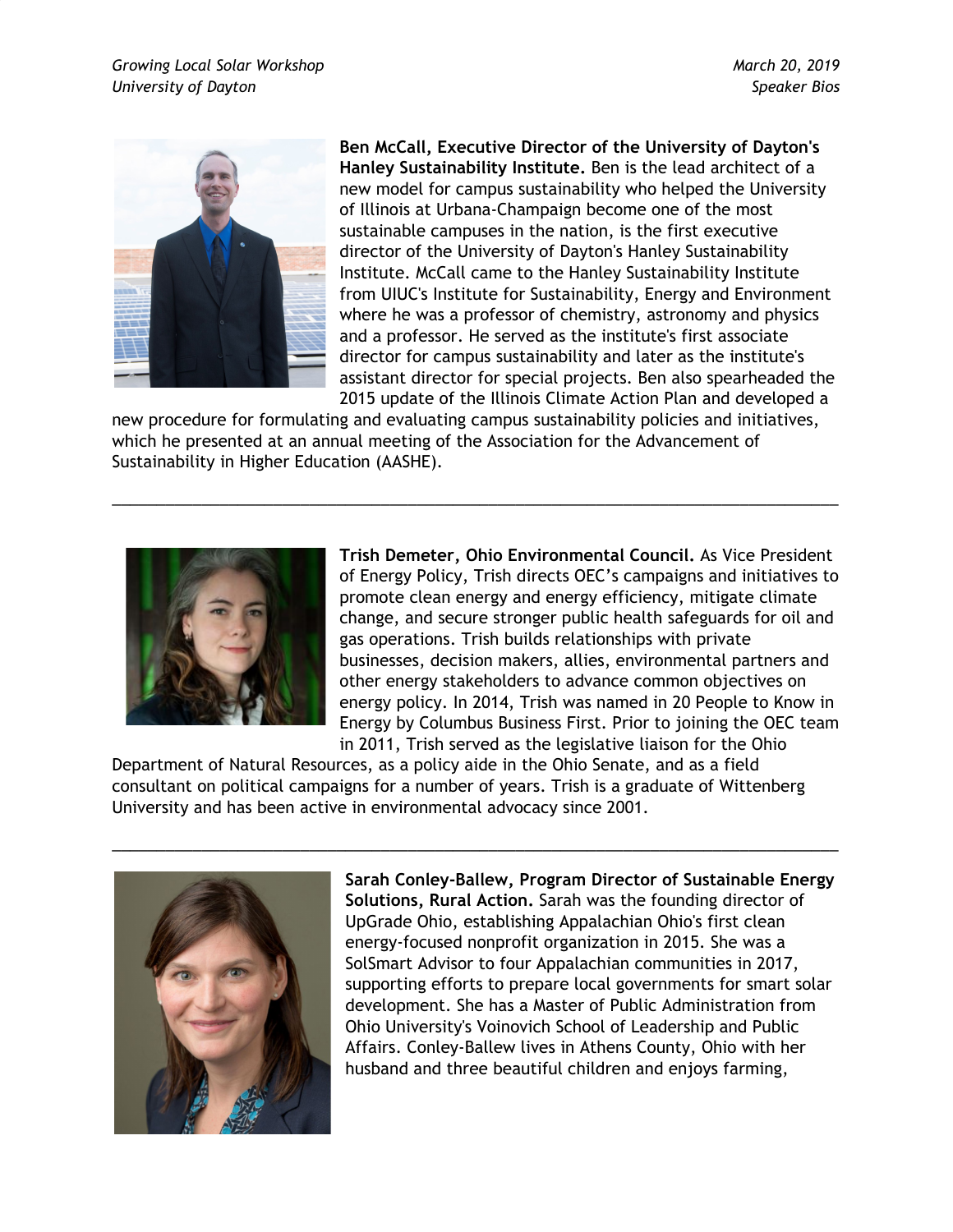birdwatching, and playing in the mud. Reach out at sarah@ruralaction.org or 740.677.4047 ext. 11.

\_\_\_\_\_\_\_\_\_\_\_\_\_\_\_\_\_\_\_\_\_\_\_\_\_\_\_\_\_\_\_\_\_\_\_\_\_\_\_\_\_\_\_\_\_\_\_\_\_\_\_\_\_\_\_\_\_\_\_\_\_\_\_\_\_\_\_\_\_\_\_\_\_\_\_\_\_\_\_\_\_



**Jason Tiemeier**, **Bricker & Eckler.** Jason is a member of Bricker's Public Finance practice group. He works with local governments, special purpose districts, developers, and financial institutions on a variety of public finance and local government matters. His practice includes the structuring and documentation of economic development projects and general obligation and revenue bond transactions. Jason has experience with a variety of economic development tools such as tax increment financing (TIF), community redevelopment area (CRA) abatements, new community

authorities (NCA), and joint economic development districts (JEDD). Jason has also been involved with the rapid development of property assessed clean energy (PACE) financing in Ohio. He provides general counsel services to energy special improvement districts and bond and lender's counsel services to the organizations that finance energy efficiency and clean energy projects through PACE.

\_\_\_\_\_\_\_\_\_\_\_\_\_\_\_\_\_\_\_\_\_\_\_\_\_\_\_\_\_\_\_\_\_\_\_\_\_\_\_\_\_\_\_\_\_\_\_\_\_\_\_\_\_\_\_\_\_\_\_\_\_\_\_\_\_\_\_\_\_\_\_\_\_\_\_\_\_\_\_\_\_



**Michael Katz**, **Bricker & Eckler.** Michael is an associate in the Public Finance group. His practice focuses on promoting economic development around Ohio, representing municipalities, political subdivisions and private developers in various financial transactions. He also works with port authorities and new community authorities to assist with economic development transactions. Michael has been involved in property assessed clean energy (PACE) financing deals and the creation of energy special improvement districts

throughout Ohio. Previously, Michael represented political subdivisions and school districts around the state with construction projects, primarily drafting construction contract documents and handling necessary litigation arising out of defective work.

\_\_\_\_\_\_\_\_\_\_\_\_\_\_\_\_\_\_\_\_\_\_\_\_\_\_\_\_\_\_\_\_\_\_\_\_\_\_\_\_\_\_\_\_\_\_\_\_\_\_\_\_\_\_\_\_\_\_\_\_\_\_\_\_\_\_\_\_\_\_\_\_\_\_\_\_\_\_\_\_\_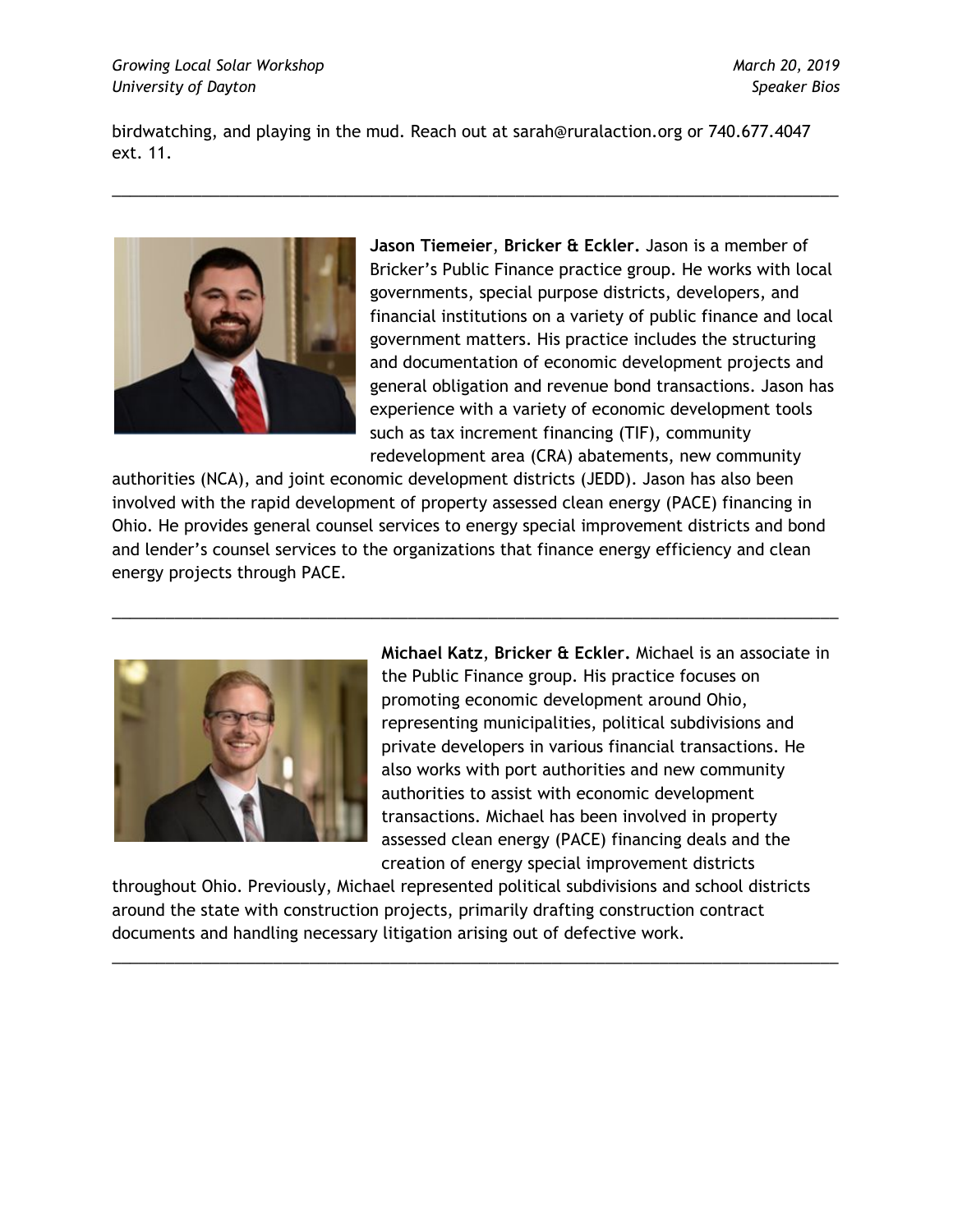

**Chris Meyer, TEfusion.** Chris Meyer has been a high school and college instructor, an entrepreneur, a high tech insulation manufacturer, a business development specialist in the energy field, and was formerly the Energy Director for the Dayton Development Coalition. He was recently the PACE Project Director at Energy Optimizers, USA, in Tipp City, and is now the Business Development Specialist at TE Fusion Group, working with building owners in our region to help them generate additional sales, property and income tax savings when they complete an energy project. He is also working with a group on a solar-powered off-grid community refrigeration project, called the Solar Cool Cube, for use in African villages. Chris is married to Laura (49 years) and has five adult children and ten

grandchildren. In addition to his energy work he has been an co-inventor (6 group patents), and is an amateur photographer, gardener, sometime woodworker, and a really mediocre golfer.

\_\_\_\_\_\_\_\_\_\_\_\_\_\_\_\_\_\_\_\_\_\_\_\_\_\_\_\_\_\_\_\_\_\_\_\_\_\_\_\_\_\_\_\_\_\_\_\_\_\_\_\_\_\_\_\_\_\_\_\_\_\_\_\_\_\_\_\_\_\_\_\_\_\_\_\_\_\_\_\_\_



**Bob Sisco, Ohio Power Solutions.** Bob spent the first 20+ years of his career holding senior management positions in software engineering and telecommunications. He then left the "Corporate World" to pursue a more hands-on occupation. He has been in the construction business since 2005, building homes and major room additions, kitchens, and baths. In 2009, Sisco Construction started doing PV installations. Once the business started focusing entirely on Solar, Ohio Power Solutions was formed. Ohio Power Solutions is family owned and operated, installing over 250 installations ranging from 3kW to 2MW.



**Mark Wiley, Solar Integrated Resources, LLC.** Mark entered the solar business and formed his first solar company in January 2010. His current company, Solar Integrated Resources, LLC, was established January 1, 2017. Mark's prior experience includes:

- 20 years in the HVAC industry.

\_\_\_\_\_\_\_\_\_\_\_\_\_\_\_\_\_\_\_\_\_\_\_\_\_\_\_\_\_\_\_\_\_\_\_\_\_\_\_\_\_\_\_\_\_\_\_\_\_\_\_\_\_\_\_\_\_\_\_\_\_\_\_\_\_\_\_\_\_\_\_\_\_\_\_\_\_\_\_\_\_

- 20 year career with Reynolds & Reynolds Co. including several managerial positions.
- Project Finance Manager for the Research Park Campus development project - \$130MM – 750,000 sf.
- Real Estate Finance Manager responsible for \$45MM

operations.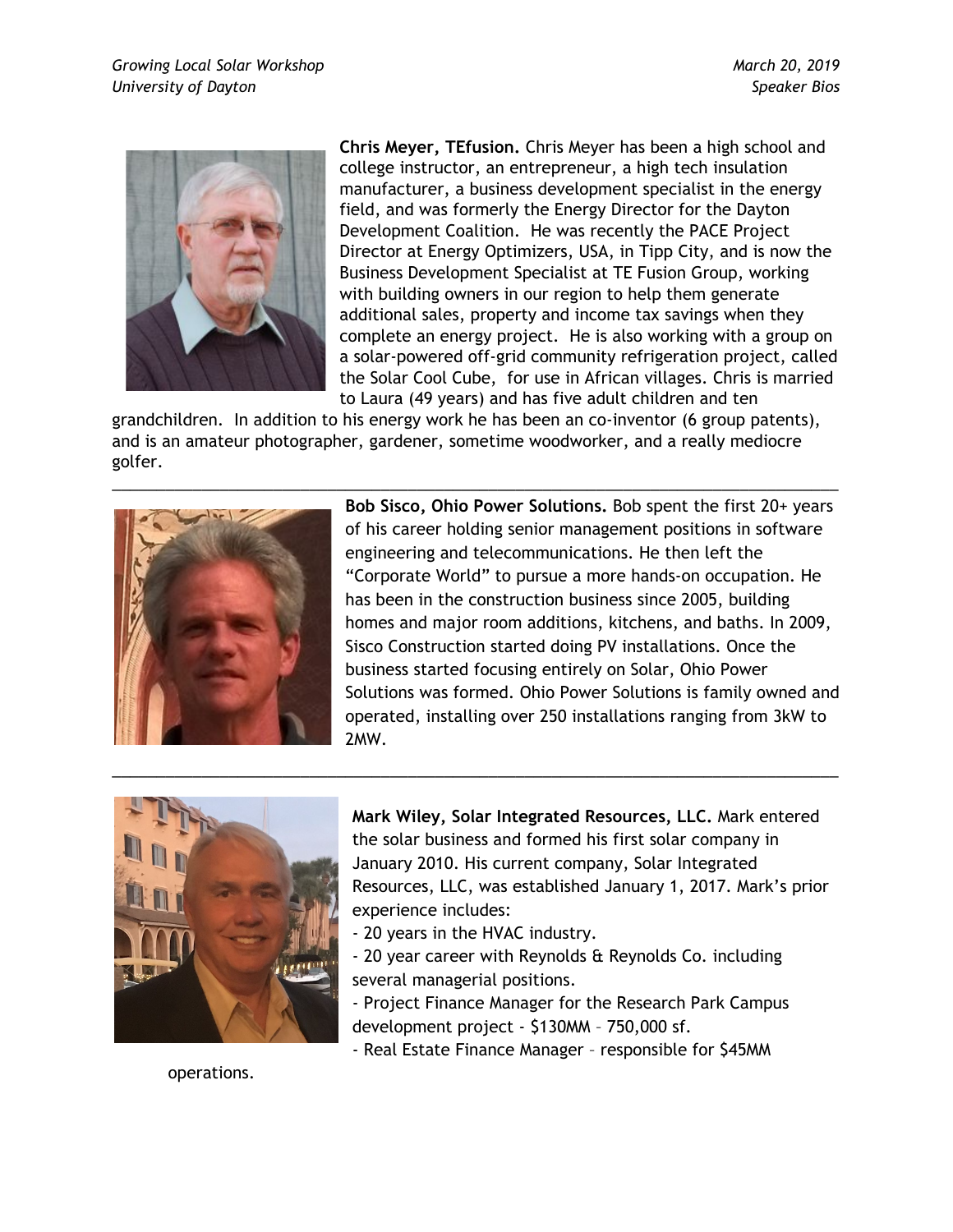- Supply Management Sr. Manager, where he was responsible for key capital projects company wide.

Mark holds a Bachelor's degree in Business Finance from Capital University. Mr. Wiley is responsible for the general management and development of the business as the Owner and President of Solar Integrated Resources.

\_\_\_\_\_\_\_\_\_\_\_\_\_\_\_\_\_\_\_\_\_\_\_\_\_\_\_\_\_\_\_\_\_\_\_\_\_\_\_\_\_\_\_\_\_\_\_\_\_\_\_\_\_\_\_\_\_\_\_\_\_\_\_\_\_\_\_\_\_\_\_\_\_\_\_\_\_\_\_\_\_



**Geoff Greenfield** is a serial clean-tech entrepreneur committed to building great organizations that address human needs. In 2000 he founded Third Sun Solar, an award winning solar installation firm serving commercial, institutional, government and residential clients. After frustration with the available third party financing for solar projects, Greenfield founded New Resource Solutions, a fin-tech platform connecting project developers with investors and using technology to reduce project transaction expenses. He is a member-owner and former board member of the Amicus Solar Cooperative, a \$500 million member-owned procurement group of leading North American solar installation companies. In 2003 Greenfield became a NABCEP Certified PV Installation Professional, and has served on the NABCEP Board of Directors since 2012. Geoff

graduated from Miami University and Ohio University (Masters in International Affairs) and was a Peace Corps Volunteer constructing water projects in Congo/Zaire Africa. Geoff lives in a net-zero solar home with his wife and business partner Michelle, and is the proud father of two young men.

\_\_\_\_\_\_\_\_\_\_\_\_\_\_\_\_\_\_\_\_\_\_\_\_\_\_\_\_\_\_\_\_\_\_\_\_\_\_\_\_\_\_\_\_\_\_\_\_\_\_\_\_\_\_\_\_\_\_\_\_\_\_\_\_\_\_\_\_\_\_\_\_\_\_\_\_\_\_\_\_\_



## **Special Guest Speaker, City of Dayton Mayor Nan Whaley**

Mayor Whaley is proud to choose Dayton as her home. Originally from Indiana, she attended the University of Dayton where she graduated in 1998 and soon settled in the Five Oaks neighborhood, where she and her husband Sam reside today. Her career is distinguished by her commitment to public service, civic involvement and interest in local government. First elected to the Dayton City Commission in 2005, Nan was the youngest women ever chosen for a Commission seat. She was proud to be elected as Dayton's mayor in 2013 by a double-digit majority. In 2017 she was re-elected mayor without opposition, a first in Dayton's history. As mayor, she has focused on the areas of community development, manufacturing, and women and children. Nan is a national

leader among her peers, serving on the Board of Trustees for the U.S. Conference of Mayors as well as the Chair of the International Committee for the Conference. She serves as a Vice Chair for the National League of Cities, Council on Youth, Education and Families. Nan is also a founding board member for the Ohio's Mayor Alliance, a bipartisan coalition of Ohio's 30 largest cities. Nan has been committed to the political process in local, state and national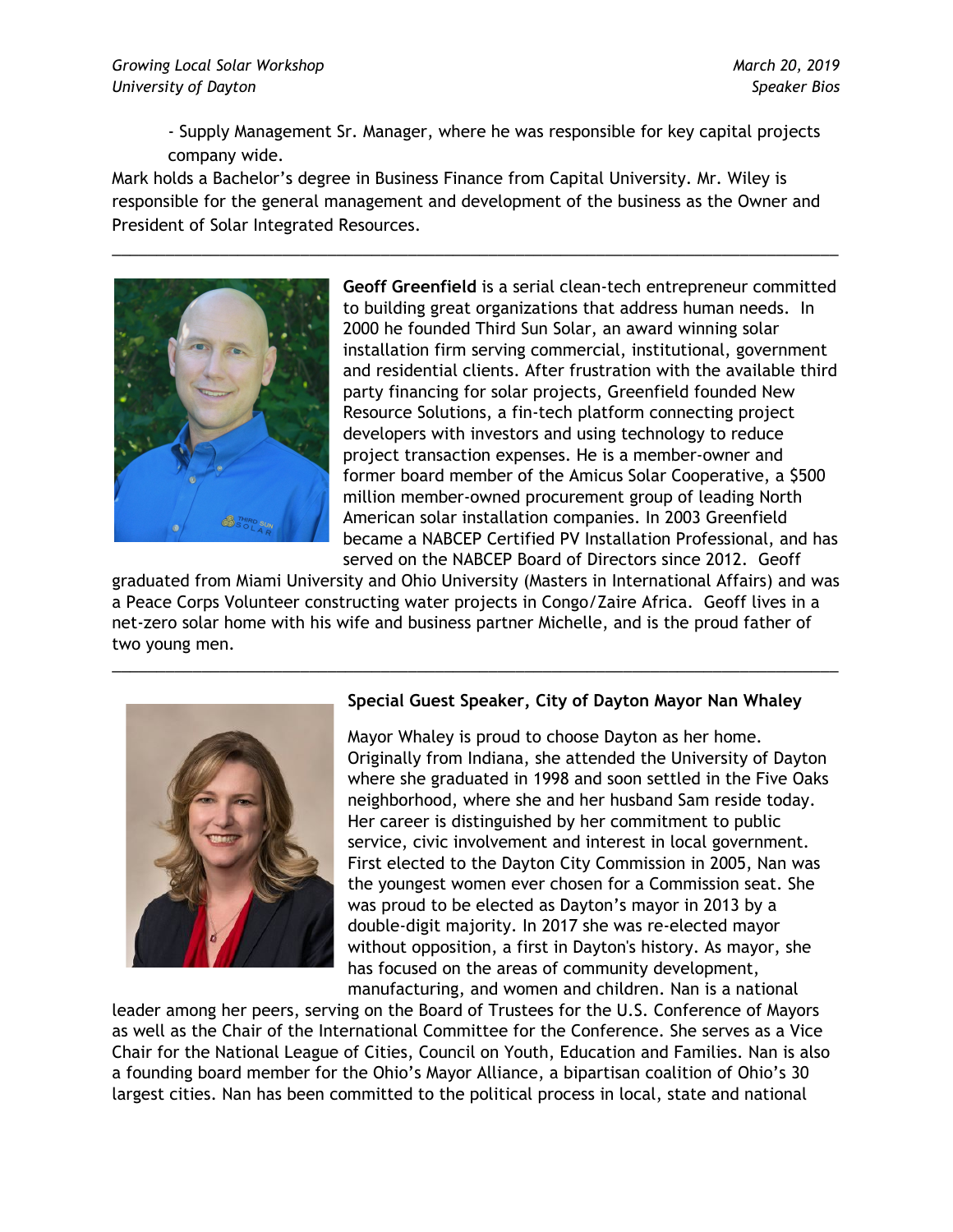elections. While in college, she served as Ohio Chair of the College Democrats. She currently serves as the Vice Chair of the National Conference of Democratic Mayors. Additionally, she is a four-time delegate to the Democratic National Convention.

\_\_\_\_\_\_\_\_\_\_\_\_\_\_\_\_\_\_\_\_\_\_\_\_\_\_\_\_\_\_\_\_\_\_\_\_\_\_\_\_\_\_\_\_\_\_\_\_\_\_\_\_\_\_\_\_\_\_\_\_\_\_\_\_\_\_\_\_\_\_\_\_\_\_\_\_\_\_\_\_\_



**Philip Leppla, Leppla Associates, Ltd.** Phil is an attorney specializing in civil litigation on behalf of individuals, families, & small businesses. He is a native of the Dayton area & proud resident of downtown Dayton. Graduate of The Ohio State University (B.A., Cum Laude, 2008) & Capital University Law School (J.D., Cum Laude, 2012). Phil is a passionate environmental & sustainability activist and is a Board Member of CleanEnergy4All, an Advisory Board Member of Solar United Neighbors of Ohio, and a member of the City of Dayton's Environmental Advisory Board. Additionally, Phil is a member of the City of Dayton Landmarks Commission, President of McPherson Town Neighborhood, Treasurer for

the Miami Valley Trial Lawyers Association, a member of the Ohio Association for Justice & Dayton Bar Association, & Organizer for the Dayton Area Solar Co-ops.

\_\_\_\_\_\_\_\_\_\_\_\_\_\_\_\_\_\_\_\_\_\_\_\_\_\_\_\_\_\_\_\_\_\_\_\_\_\_\_\_\_\_\_\_\_\_\_\_\_\_\_\_\_\_\_\_\_\_\_\_\_\_\_\_\_\_\_\_\_\_\_\_\_\_\_\_\_\_\_\_\_



**Theresa Isemann, RE-volv.** Theresa has spent the past four years working with RE-volv, a national nonprofit whose mission is to empower local communities to learn about and afford renewable energy. During that time she co-led a successful crowdfunding initiative that enabled a local nonprofit to install solar PV on their rooftop. Theresa received her Bachelor's in Mechanical Engineering from the University of Dayton in 2018 and is currently working at the Hanley Sustainability Institute while she earns her Master's degree in Renewable and Clean Energy. Her research

interests include creative pathways to carbon neutrality and increasing access to clean energy in low-income communities.

\_\_\_\_\_\_\_\_\_\_\_\_\_\_\_\_\_\_\_\_\_\_\_\_\_\_\_\_\_\_\_\_\_\_\_\_\_\_\_\_\_\_\_\_\_\_\_\_\_\_\_\_\_\_\_\_\_\_\_\_\_\_\_\_\_\_\_\_\_\_\_\_\_\_\_\_\_\_\_\_\_



**Luke Sulfridge, Solar United Neighbors of Ohio.** Luke Sulfridge serves as the Ohio Program Director for non-profit Solar United Neighbors and has helped hundreds of Ohioans go solar through local cooperative purchase groups. The local co-ops have served as a catalyst for millions of dollars in solar investment in Ohio. Solar United Neighbors also stands with solar advocates to advance distributed solar power in Ohio. Mr. Sulfridge holds a Bachelor of Arts in Political Science from Berea College, a Master of Science in Safety Security and Emergency Management from Eastern Kentucky University, and a Master of Arts in Political Science with a concentration in Environmental Politics and Policy Analysis from Appalachian State University. Mr. Sulfridge drives an electric car and is active in the Boy Scouts of America and his church in southeast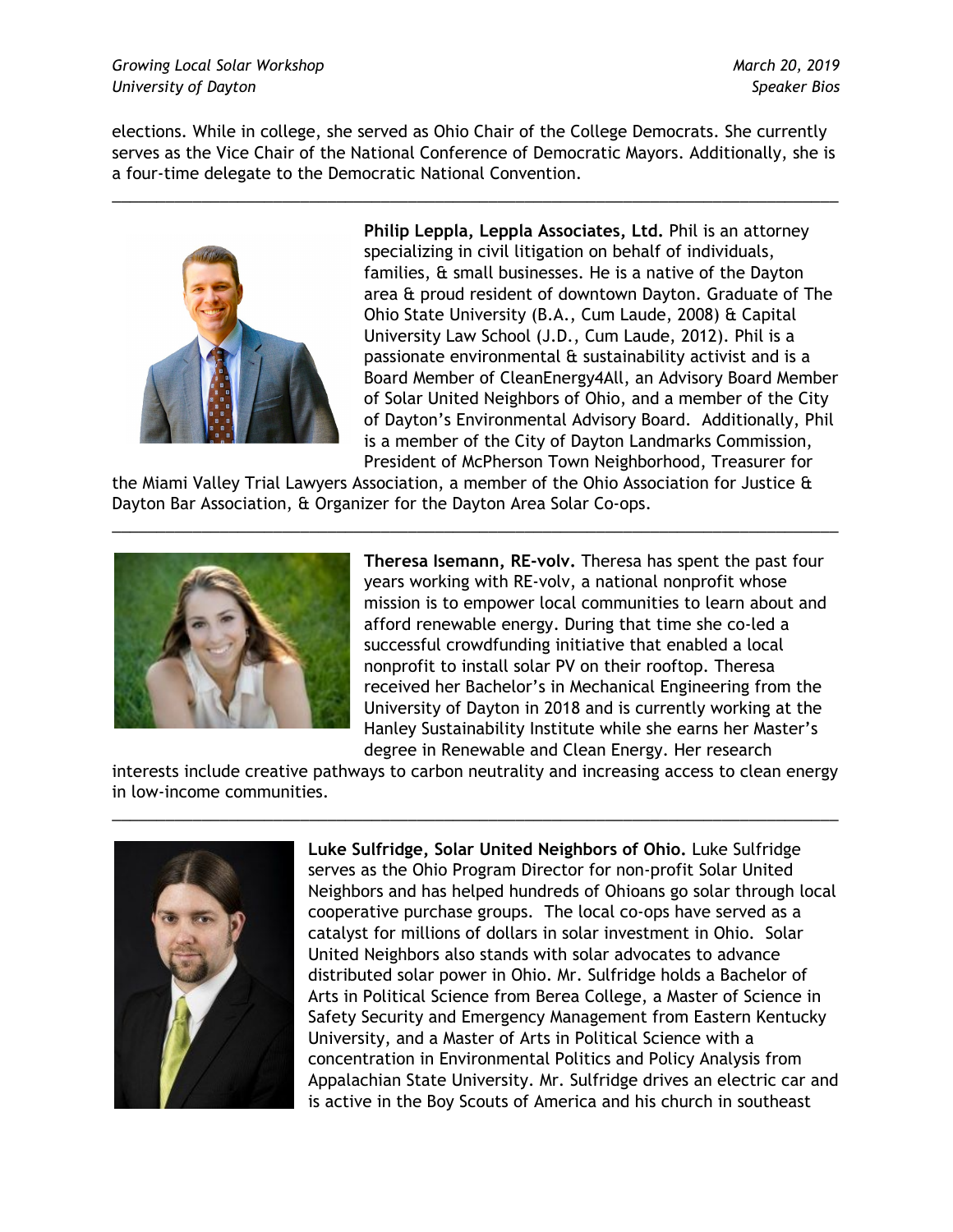Ohio. He is a seventh generation Ohioan.



**Steve Melink, Melink Corporation.** Steve Melink is founder and CEO of Melink Corporation, a provider of energy efficiency and renewable energy solutions for the commercial building industry since 1987. His headquarters in Cincinnati is LEED-Platinum certified and Net Zero Energy, and over 50% of his employees drive hybrids or electric vehicles. In 2018 Steve sold his company to his employees through an employee stock ownership plan, called an ESOP. And this year Steve is constructing a second headquarters to not only accommodate the company's continued growth but also model how to design affordable Zero Energy buildings for architects and engineers across the U.S. and world. Steve is the author of 'CEO Power &

Light – Transcendent Leadership for a Sustainable World', and in his book he advocates for a clean energy revolution to improve our global economy, security, and environment.

\_\_\_\_\_\_\_\_\_\_\_\_\_\_\_\_\_\_\_\_\_\_\_\_\_\_\_\_\_\_\_\_\_\_\_\_\_\_\_\_\_\_\_\_\_\_\_\_\_\_\_\_\_\_\_\_\_\_\_\_\_\_\_\_\_\_\_\_\_\_\_\_\_\_\_\_\_\_\_\_\_

\_\_\_\_\_\_\_\_\_\_\_\_\_\_\_\_\_\_\_\_\_\_\_\_\_\_\_\_\_\_\_\_\_\_\_\_\_\_\_\_\_\_\_\_\_\_\_\_\_\_\_\_\_\_\_\_\_\_\_\_\_\_\_\_\_\_\_\_\_\_\_\_\_\_\_\_\_\_\_\_\_



**Steve Kendig, Executive Director of Energy Utilization & Environmental Sustainability, University of Dayton.** Steve has more than 36 years of experience across diverse operations and departments in the electric & gas utility business and higher education. Steve has been with the University of Dayton for the past seven years, and is currently the Executive Director of Energy Utilization & Environmental Sustainability for the University of Dayton; he is responsible for all energy efficiency & sustainability projects on campus. Steve continually works with the campus community and staff to implement energy efficiency and environmentally sustainable initiatives in their day-to-day activities. Steve is also the coordinator for the GRF (Green Revolving Fund) for the University of Dayton.

Prior to Joining the University of Dayton, Steve worked in the electric and gas utility business for 29 years, in utility line

clearance, as a gas and electric distribution design technician, a NERC certified transmission operator, and was part of the AEP outreach team for the GridSmart energy rebate program for AEP Ohio.

\_\_\_\_\_\_\_\_\_\_\_\_\_\_\_\_\_\_\_\_\_\_\_\_\_\_\_\_\_\_\_\_\_\_\_\_\_\_\_\_\_\_\_\_\_\_\_\_\_\_\_\_\_\_\_\_\_\_\_\_\_\_\_\_\_\_\_\_\_\_\_\_\_\_\_\_\_\_\_\_\_